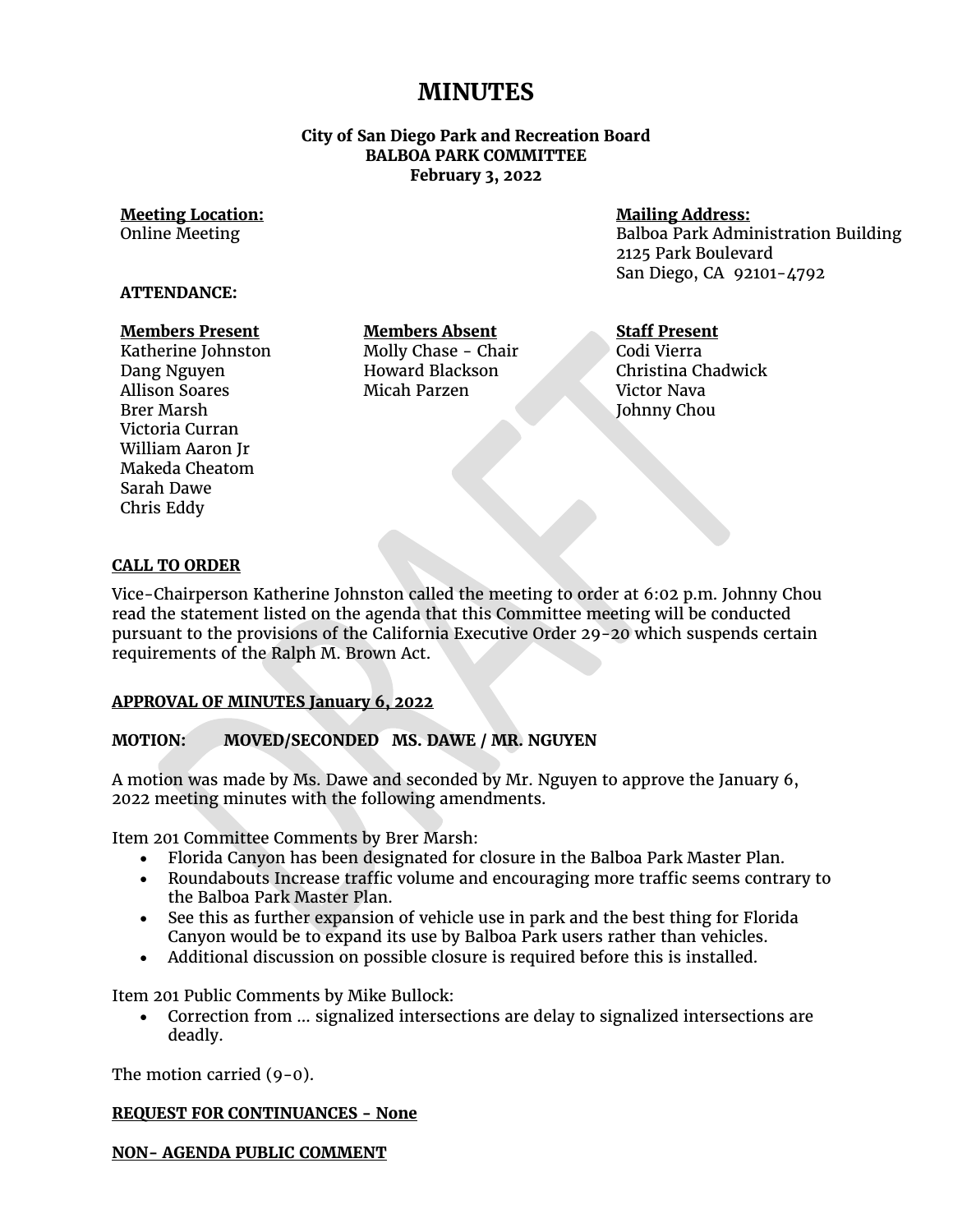Web Form – Michael J Welch, a resident who has lived in a condo building on the perimeter of Balboa Park for 17 years, and a longtime member of Friends of Balboa Park. He is also the Chair of the Community Relations Committee of the Del Prado HOA. The problem with the homeless and the mentally ill who camp and live in the Park, is no longer tolerable. The situation must change. We want our Park back. The groups and agencies within the Park have to take a stance and insist that there are laws on the books already to solve this problem, are enforced. He understands the problem is complicated and compassion is needed, but not acting is actually the most non-compassionate route. These people do not belong camping in front of museums, sidewalks, parking lots and grassy areas of Balboa Park. Forever Balboa Park needs a plan to exert its influence to remedy this situation. Again, we who use and love the Park, want it back. This problem should be on the agenda of every monthly meeting the Board of Directors has. He was here to see what is being done, and what you feel can be done.

Daniele Laman HPR International Cottages Liaison reported Cottages are temporarily closed, House of China will present a two-day lawn program on February  $19<sup>th</sup>$  and  $20<sup>th</sup>$ , they are celebrating Chinese New Year. House of Israel received a broken window a couple weekends ago but that's the only one that HPR Cottages has experienced in about two months. General question of how to join the Balboa Park Cultural partnership safety task force.

Mike Bullock, car parking policy, the way the Zoo is run and especially car parking there it really matters. People see that and it influences a lot of people. Human survival requires climate stabilization and the first climate stabilization for the industrialized world is in 2030. We also must reduce driving. Every employee car parking lot needs to be operated for the financial gain of the employees and needs to be operated by a third-party vendor that has the expertise. Zoo parking is free for the employees, it's free for the public and parking is never free and is bad for a car parking system. Once a successful example was in operation and there is a third-party vendor every company will want to do that. They will make more money off their parking because parking is expensive. Zoo is expensive to go in but very cheap to park your car, it should not be that way.

Web Form – Michael Tassiello, As chronicled in the front-page article in the San Diego UT on 1/31/22, San Diego has an insufficient number of pickleball courts to provide recreation for the growing number of folks, young and old, rich and poor, who enjoy this sport. Balboa Park has more than sufficient unused land to accommodate sensible development for this purpose. Morley Field is the logical location, but there are numerous other areas in Balboa Park's 1200 acres that would be suitable. The limited hours set aside for pickleball at the Activity Center are not sufficient. Please consider establishing a working group to look into this issue. What would be the reason not to do so? (I tried, but was unable, to upload the UT article.)

Web Form - Jack Carpenter, The Friends of Balboa Park "Parking and Circulation study" confirmed that insufficient parking is a crisis in the park. We are told that the restriping on Park Blvd. will result in fewer parking spaces. If they used the bikeway on 5th Ave as a model it would be safer and not eliminate parking.

# **CHAIRPERSON'S REPORT** – No report

# **STAFF REPORT –**

City Council Third District – Codi Vierra reported the District 3 newsletter went out during the end of January. Budget priorities came out, information of community conversations is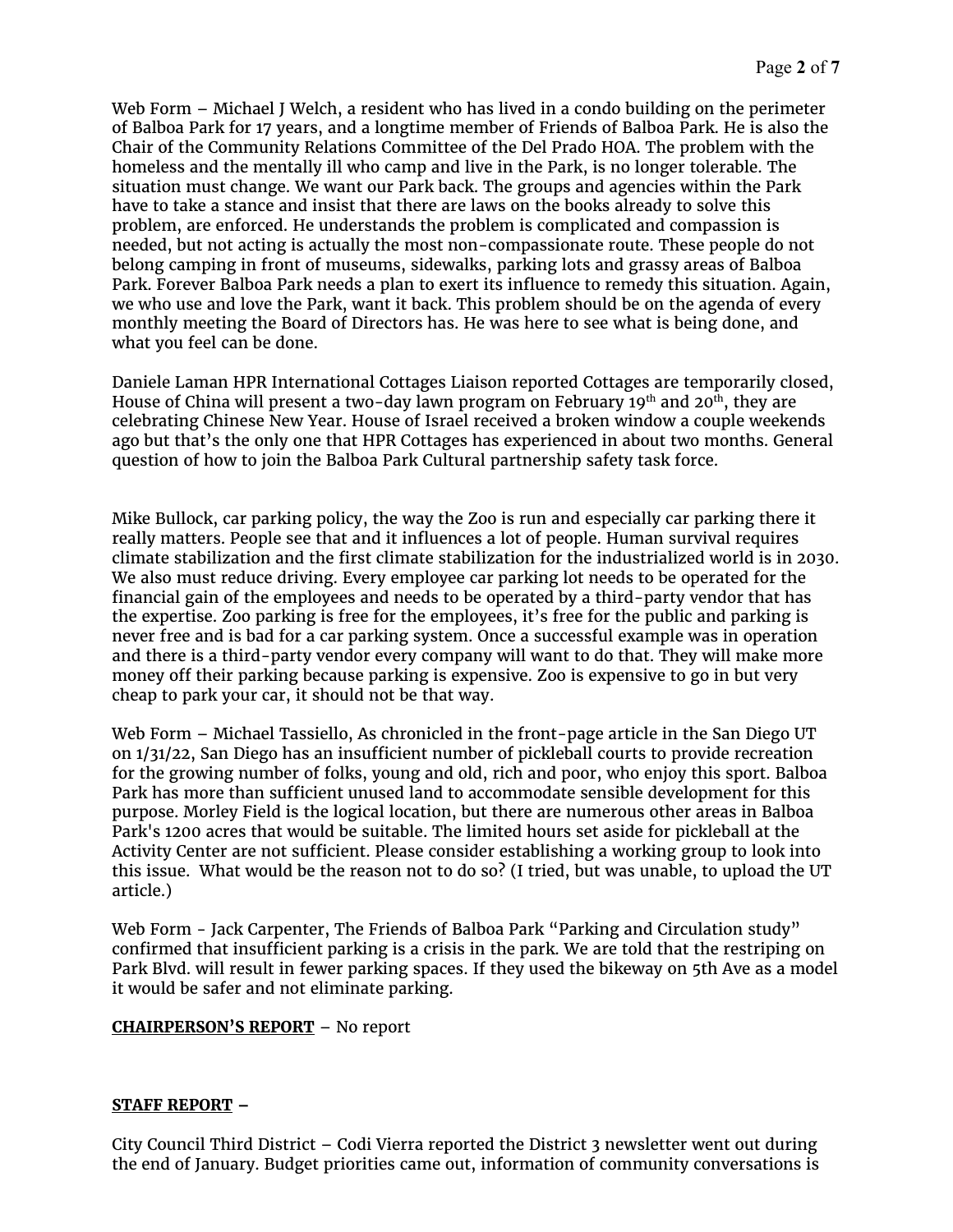starting in the spring possibly March. Feel free to reach out to the District 3 office with anything Balboa Park related or anything in District 3.

Assistant Deputy Director – Christina Chadwick reported, SB 946 and Sidewalk Vending, this is an issue of interest and concern impacting the parks system citywide, not just Balboa Park. The City recognizes the need for regulations and licensing enforcement. A local ordinance that will regulate sidewalk vendors in compliance with Senate Bill 946 is scheduled for public discussion at the City's Economic Development and Intergovernmental Relations Committee on February  $9<sup>th</sup>$ . We encourage your participation at the meeting, and of course, we look forward to Mayor Gloria signing the final ordinance following the City Council's discussion and formal approval. Second update, City of San Diego Strategic Plan, Mayor Gloria recently released an update to the City of San Diego Strategic Plan. Please check out the new Strategic Plan website or download the plan in English and Spanish. Pershing Roundabout Item and Florida Drive, last month the Committee approved an item for the installation of the roundabout on Pershing. The motion included requests for the closure of Florida Drive among other things, however only the Pershing roundabout was publicly noticed. Per the Brown Act, this Committee is unable to discuss the conditions brought forward because they were not on the agenda. In the future, staff will clarify what discussions are appropriate based on the agenda and/or pull the item. Budget Season, the City's IBA Office will give budget explainer next month. The IBA has also released its annual budget memo outlining the budget priorities of the City Council. We encourage you to play a role in the budget process by advocating for park needs. Special Events Pilot: Mixed Age Alcohol Policy, the Special Events Department has introduced a Mixed Age Alcohol pilot program for large events. I will send a handout to stakeholders via email for those interested in what this pilot allows for. Pershing Bikeway Project, the Pershing Bikeway project has started. We will continue to provide community updates on park impacts as the project moves forward. Our Chair Molly Chase did have her baby, his name is Wyatt, we are all thinking about Molly and wishing her and her husband and her new baby all the best in the first few days as a family. We encourage you all to congratulate her with us.

District Manager – Johnny Chou reported, Collage 2022 Dance Concert by San Diego Civic Dance Association concert will begin Sunday February 6, 2022 at 2:00pm at Casa Del Prado Theater. Victor Johnson has replaced Marie Wiggins since her retirement, and we welcome him in his new position as the Area Manager for Balboa Park Facilities.

District Manager – Victor Nava reported, Parks and Recreation, City-wide Support Services team helped with the peace pole installation. It is located on the southern entrance to the Cottages. They also repaired two benches and bricks at the Ginko Tree Circle. The City-wide team repaired the sidewalk leading to the entrance of the Centro Cultural de la Raza. Lastly, Balboa Park, Central Mesa staff installed new plants in the planters near the Museum of Us and made some corrections to the irrigation system.

**BALBOA PARK NON-PROFIT PARTNER UPDATES** (Time allotted to each speaker is determined by the Chair; however, comments are limited to no more than three (3) minutes)

Forever Balboa Park – Jackie Higgins thanked nearly 50 attendees from all over the park and the City that participated in the CEO finalist interviews last week. The finalist interviews have been completed and we hope to have an announcement by the end of February. Forever Balboa Park met their end of year fifty-thousand-dollar challenge for the end of year giving campaign which generated over a hundred thousand dollars. Thanks to all who continue to support our work and our advocacy for Balboa Park. The County of San Diego awarded Forever Balboa Park with a grant that supports the satellite visitor center kiosk that will be in the Palisades area. Will be working in partnership with the City and other stakeholders to implement this in the coming year. The park improvement committee has received four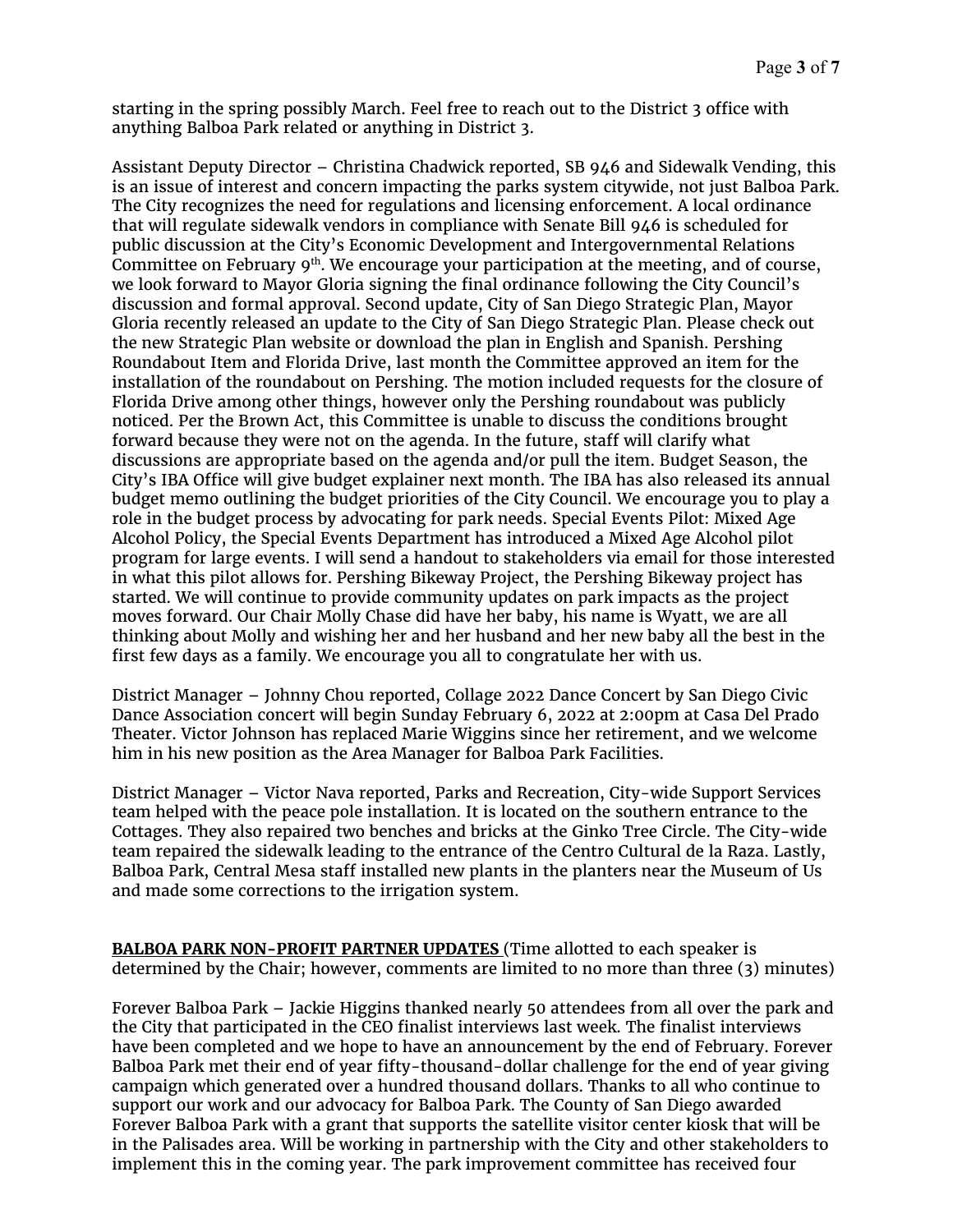grant applications which will be reviewed in March for recommendations to the San Diego Foundation Balboa Park funds and that meeting will be Wednesday, March 9, 2022. Looking forward to the design and implementation of the fire and suppression system as well as the structural restoration of the historic Carousel, which is celebrating it's one hundredth year anniversary of being in Balboa Park this year. Bill Brown is celebrating his fiftieth year of working on the Carousel in Balboa Park, congratulations to Bill. Forever Balboa Park is continuing to work in collaboration with the City on the Botanical Building and Gardens Restoration Project. Forever Balboa Park also continues to address the inclusion diversity equity and accessibility through our work on the bilingual signage, bilingual brochures, and bilingual videos for park visitors. The Board of Trustees has drafted and accepted a DEIA statement for the organization. Partnering with City groups and Community groups as well as our Tree Stewards to replace and replant sixty trees across the Park this season with more to come in February and further in Spring. Working with the city and the rose garden leadership team to complete some long overdue upgrades to this garden in January following the annual hard pruning of the roses all the irrigation sprinkler heads were replaced with pressure regulating heads, next you'll be seeing some trees pruning to allow more sun onto the rose beds as well as some updated signage in that garden, so thanks to the dedication of the Rose Garden Volunteers and the City staff for keeping this garden looking absolutely stunning. Forever Balboa Park volunteers have provided over eighteen hundred of service in January of 2022, nearly sixty thousand dollars' worth of service to the Balboa Park.

Balboa Park Cultural Partnership – Peter Comiskey report each year the Cultural Partnership invites Trustees, Board and Steering Committee members to attend an event called Trustees Connected. This is an opportunity to elevate the usual discussion to sharing passion for the park. Each of you will receive an invitation for the 2022 Trustees Reconnected for May 18 at 6pm and I ask you to save the date now. We are in budget season. I would ask those listening and members of the committee to join in our advocacy efforts around the following topics. Consistent and focused messaging has the best potential to garner support. We have additional wording around each of these matters should you wish to provide your own commentary. Funding for the Commission for Arts and Culture. Each year we must fight for essential funding for baseline operations for the city's core Arts and Culture programs developed and delivered by over 100 non-profit partners including all of the cultural organizations in the park. We are advocating for the devastating cuts to Arts and Culture be reversed and the funding return to the pre-pandemic level of \$14.3M. Safety and Security: Recent issues in the park, highlighted by the elevated arson activities, show that an additional and meaningful security presence is highly necessary for the Central Mesa for every night - 7 days per week. In addition, the increased workload that could be delivered by the coming consideration of the Street Vending Ordinance and responses to incidents within the park during the day require a boost in both ranger and police presence. Unsheltered Services: We all seek for an empathic approach to assisting the unsheltered individuals in the Park. The numbers of unsheltered people in the park is growing and must be addressed with dedicated support, such as a homeless outreach team, allocated to the central mesa. Parks and Recreation: Maintaining the amazing asset that is Balboa Park requires people. We need to invest in additional team members to raise the level of maintenance within the park particularly as the pandemic wanes and large numbers of visitors return to Balboa Park. The capital reinvestment need has not diminished, even though some significant capital maintenance programs are underway. A number of buildings continue to require capital investment in roofs and other infrastructure, and we must take the next step to fund the restrooms by returning or re-funding the money that had been allocated for that project. There is more, there always is, but for this budget cycle these are the issues that must be addressed post-haste.

Balboa Park Online Collaborative – No report.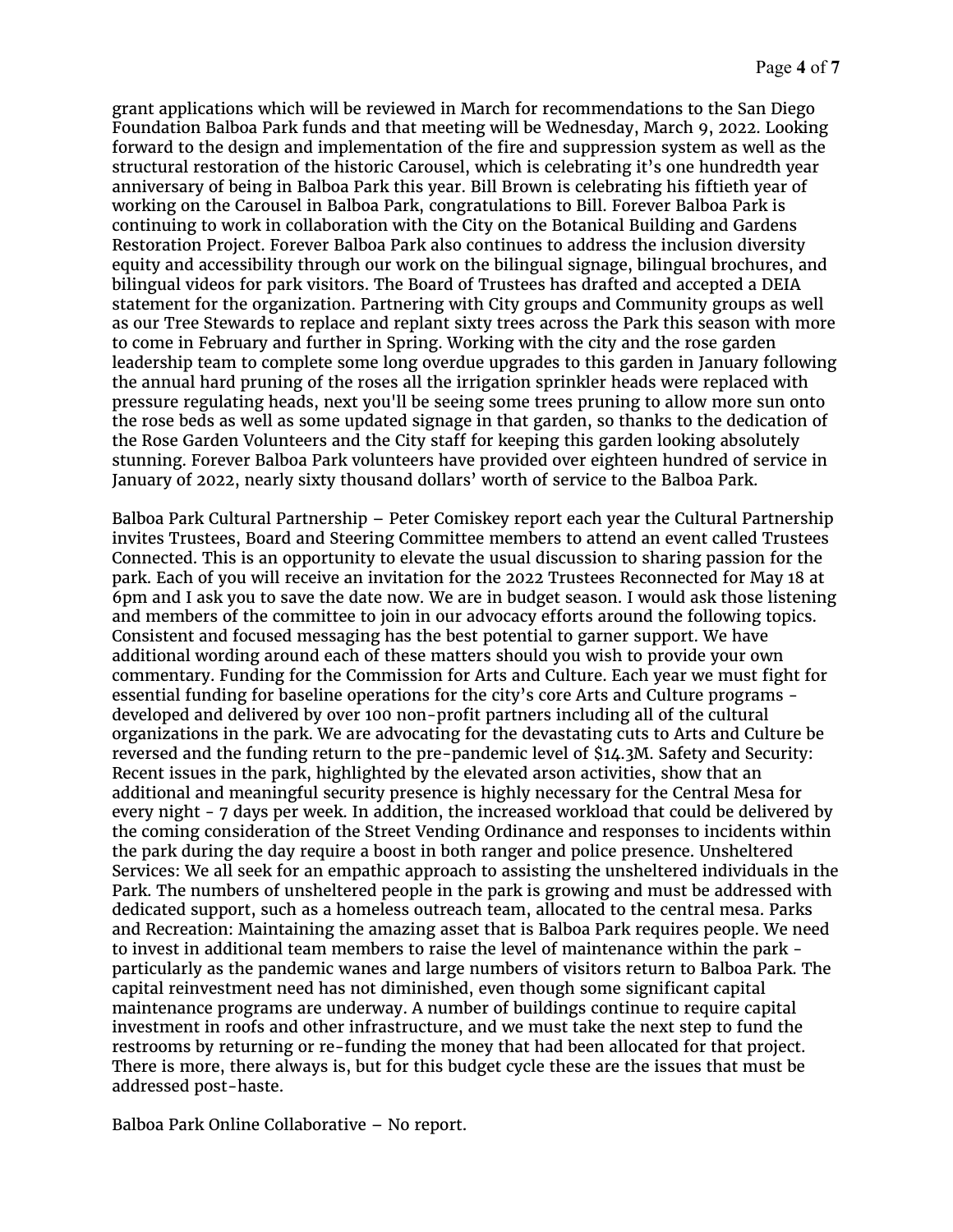Committee of 100 – Roger Showley reported that they are finishing up the restoration of the Auto Museum. If anyone is interested, they are welcome to join sometime next week to visit the fabrication factory. Mike is finishing up the two Grizzly Bear statues that go on top of the building. With the help of the Parks and Recreation staff, they are now authorized now to investigate the municipal gym structure to see how the application of the ornamentation replacement can be done and that's the key to getting that project finished. Policy matters, urging the City to bring back design and review and design assistance in the Park. The City Attorney has vetoed that idea. The Balboa Park Committee should include more experts in design and development who can advise on the details of new projects. It requires the appointed authorities to have the same priority that we think there should be but that's the state of that request so it's they're not going to approve the idea of a special experts committee unless the city council changes ordinances and makes that possible. Hope that your committee will discuss on an agenda next month because it's to your benefit to get expert opinions on these things and you aren't getting that so much as you could be. We are busy working with the City's Planning Department the Parks and Recreation Department to master plan the rebuilding of the San Diego High School and make it a much more park oriented facility than it has been for 140 years and everyone seems to be very excited about that. The Planning Department is going to be applying for a grant to make that planning effort, which is very good news. Ross Porter is the new President of the Committee of 100. He was very active in running the speckles organ society for many years now he's going to be the President of the Committee of 100 which is great news. Thanks so much to Catherine for all your support.

Save Starlight – No report.

# **ACTION ITEMS**

# **Consent**

# **101. SOHO Grant Opportunity Letter of Recommendation**

# **MOTION: MOVED/SECONDED MR. NGUYEN / MS. CURRAN**

A motion was made by Mr. Nguyen and seconded by Ms. Curran to approve the SOHO Grant Opportunity Letter of Recommendation. The motion carried unanimously  $(9-0)$ 

# **ADOPTION**

**201. None**

**Special Events**

# **301. SDAM's Shifting Gears Car Rally**

Public Comment:

• Mike Bullock, climate crisis, cars in our county are responsible for forty-one percent of the greenhouse emissions, electricity is twenty-five percent, methane gas is seven percent. Cars are a huge part of the problem. Climate stabilization target is 2030 to electrify cars. 1916 project discussing plantations, they had a lot in common with a Nazi work camp were humans were dehumanized in large numbers and suffering that was outrageously bad. We are trying to survive and do not want to miss the 2030 stabilization. We need to have some balance about cars. Happy to volunteer and willing to present a PowerPoint presentation.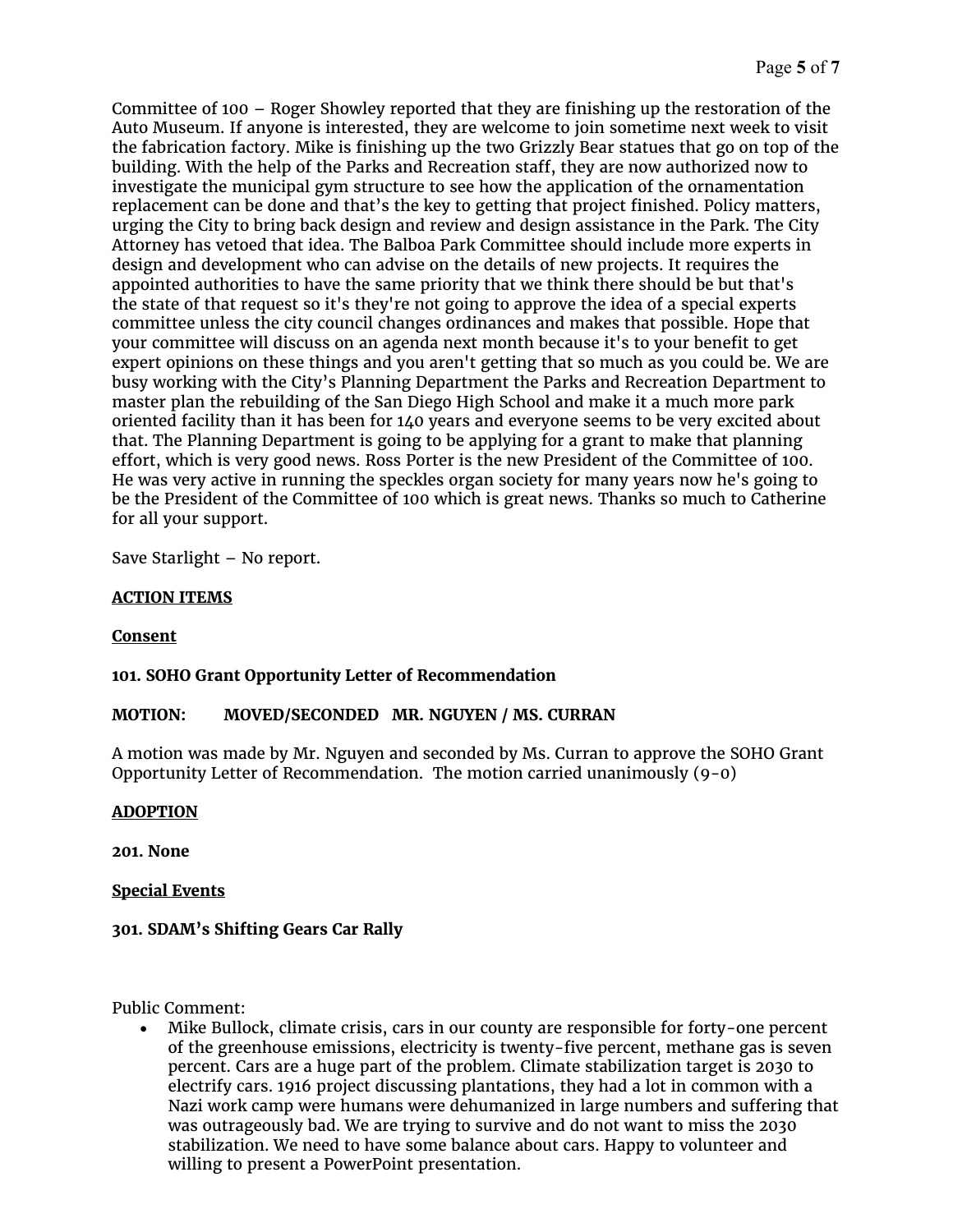Committee Comment: Ms. Cheatom and Mr. Marsh

- Ms. Cheatom, Happy Black History Month, didn't understand plantation. We need to think about the words that we are using and have insight. Grandfather worked at the plantations; he was a slave.
- Mr. Marsh appreciated Mike's comments. He has built and taken apart cars and put together cars. Missions of the Park is to know it's cultural outlook on the community and on the City. Cars are undeniably a large part of that. Mission of the San Diego Auto Museum is in line with what Mike is saying. Cars are a part of our Culture and eventually gasoline engines are going to be in museums only. We can't deny the environmental impacts and externalities of the automobile. We can find space to enjoy them as objects of art and is an important part of our history and culture of the City. Suggestions of raising awareness of the impacts of cars are valid but would argue that no one is more aware of the impacts of the declining viability of automobiles than classic car owners. Think it going to be a good event.

## **MOTION: MOVED/SECONDED MR. AARON JR. / MR. EDDY**

A motion was made by Mr. Aaron Jr. and seconded by Mr. Eddy to approve the SDAM's Shifting Gears Car Rally. The motion carried unanimously (9-0)

**WORKSHOP ITEMS** (No action taken; subject discussed by the committee and staff.)

### **401. None**

### **INFORMATION ITEMS**

**501. Fiscal Year 2022 Parks and Recreation Grants Update.** Presenter: Ryan Barbrick, Supervising Management Analyst, Parks and Recreation Department

Public Comment:

• Daniele Laman, Chollas Lake is going to be done in winter of 2022? Yes, only for the electrical upgrades to bring electricity to the park.

Committee Comment: Mr. Marsh

• Ms. Marsh noticed eight million listed for the Botanical Building Restoration, understands that there was money previously diverted from restrooms updates and restorations towards the Botanical Building. Does that mean money might go back towards restrooms. Restroom issues seem to be pressing.

### **SUB-COMMITTEE REPORTS –** None

### **COMMITTEE MEMBERS REPORTS –** None

### **ADJOURNMENT**

**Notice of Next Balboa Park Meeting:** March 3, 2022

6:00 P.M. Virtual Meeting

Respectfully submitted,